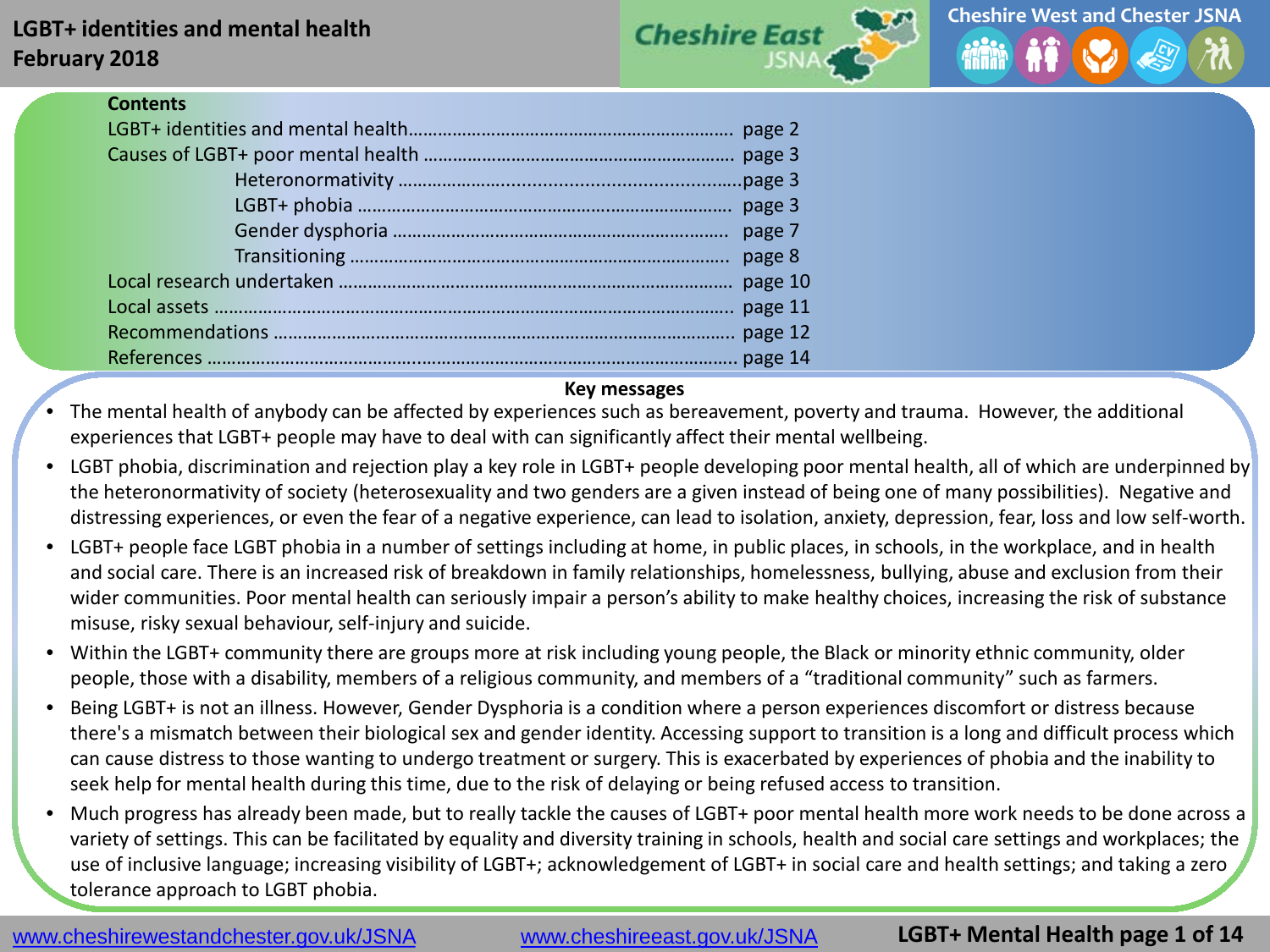### **Estimated prevalence of LGBT+ identities**



#### **LGBT+**

LGBT was the most commonly used acronym for the LGBT community. Over the years it has had a number of letters added to it to represent sexual  $\bullet$ and gender minority identities. It is now more commonly known as LGBT+.

**L**esbian: A woman who is attracted to women.

**G**ay man: A man who is attracted to men.

**B**isexual: Attraction to more than one gender.

**T**rans: An umbrella term to describe people whose gender is not the same as, or does not sit comfortably with, the sex they were assigned at birth. Trans people may describe themselves using a variety of terms including (but not limited to) transgender, transsexual, Gender-fluid, Non-binary, Gender-variant, Crossdresser, Gender-queer.

**+**: The plus includes (but is not limited to) pansexual, asexual, intersex, queer, questioning. Source: Stonewall<sup>5</sup>

Estimates of the LGB+ population vary considerably.

- In the UK, the most commonly used is 5-7% of the population<sup>1</sup> identify as lesbian, gay, or bisexual+.
- An estimated 1% of the population<sup>2</sup> experience some degree of gender variance.
- This means that across Cheshire there could be between 35,500 to 49,700 LGB+ residents and 7,000 transgender residents.

#### **Estimated population of the LGBT+ community in Cheshire**

| <b>Local authority</b>    | <b>Estimated</b><br>number of<br>residents: LGB+ | <b>Estimated</b><br>number of<br>residents:<br><b>Gender variance</b> |
|---------------------------|--------------------------------------------------|-----------------------------------------------------------------------|
| Cheshire East             | $18,835 - 26,368$                                | 3,766                                                                 |
| Cheshire West and Chester | $16,800 - 23,500$                                | 3,400                                                                 |

Source: LGB prevalence from Department of Trade and Industry; gender variance prevalence from Gender and Identity Research and Education Society; applied to Mid-year population estimates 2015, Office for National Statistics

| <b>Mental health</b> | Residents who identify as LGB+ |                                 |                    | Residents who are transgender   |
|----------------------|--------------------------------|---------------------------------|--------------------|---------------------------------|
| Ever experienced     | <b>Estimated %</b>             | Estimated number<br>in Cheshire | <b>Estimated %</b> | Estimated number<br>in Cheshire |
| Depression           | 58%                            | 24,700                          | 88%                | 3,300                           |
| Anxiety              | 50%                            | 21,300                          | 75%                | 2,900                           |
| Self-harm            | 23%                            | 9,800                           | 53%                | 2,000                           |
| Suicide attempts     | 15%                            | 6,400                           | 48%                | 1,800                           |

#### **Estimated population of the LGBT+ community in Cheshire: Mental health**

Source: LGB data from I Exist report, LGBT Foundation, 2012; transgender data from Trans Mental Health Study, Gender and Identity Research and Education Society, 2012

Evidence shows that there are stark inequalities in mental health for those who identify as LGBT+. The I Exist survey  $(2012)^3$  conducted by the LGBT Foundation found that within the LGB community:

- 58% have had depression at some point in their lives
- 50% have had anxiety
- 23% have self harmed (increasing to one in two LGB people age under 26)
- 15% have attempted suicide.

The estimates for those who are transgender are higher. The Trans Mental Health Study  $(2012)^4$  indicated that:

- 88% had depression at some point in their lives
- 75% have had anxiety
- 53% have self harmed
- 48% have attempted suicide.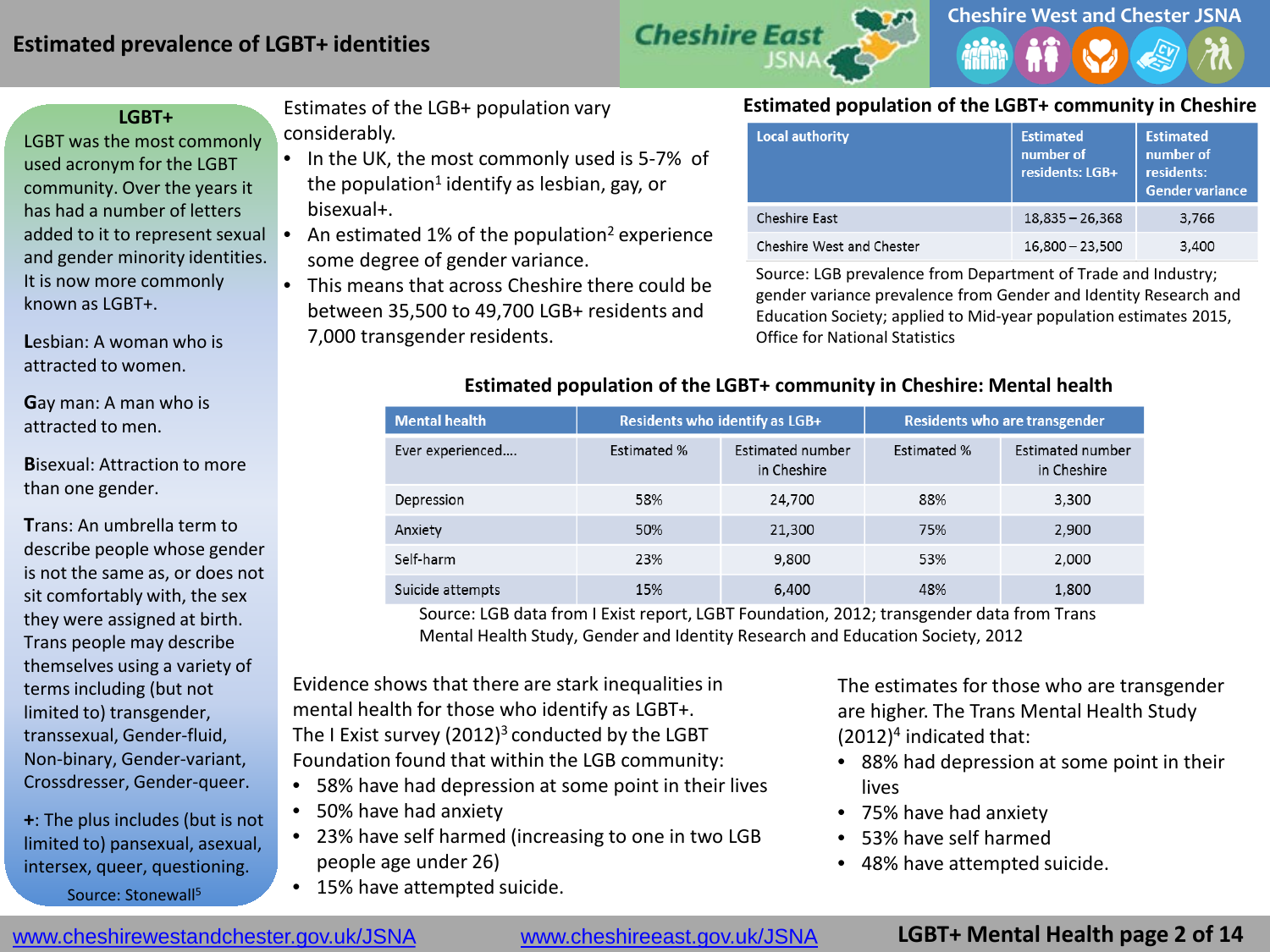## **Causes of LGBT+ poor mental health**



#### **1. Heteronormativity**

The Genderbread Person image on the right explains the distinction between gender identity, gender expression, biological sex and sexual orientation:

- Sexual orientation refers to who you are attracted to
- Biological sex refers to the body you were assigned at birth
- Gender identity is your internal sense of being male, female, some combination of male and female, or neither male nor female
- Gender expression is how you present yourself, typically through appearance, dress and behaviour.

These are not binary concepts but fluid and on a continuum. Heteronormativity is where societal expectations are based on the presumption of heterosexuality and an adherence to a strict gender binary<sup>6</sup>. In other words, heterosexuality and two genders are a given instead of being one of many possibilities.

Heteronormativity is all around us. For example, there is a heteronormative assumption that a girl will grow up and marry a man and a heteronormative assumption that boys don't wear makeup. Heteronormativity is so ingrained in society it is passed off as what is 'normal' or 'natural'. It is this that causes stress for people who live woman a life, or want to live a life, that contradicts these expectations. Heteronormativity has:

- Created homo/bi/trans phobia (LGBT+ phobia)
- Resulted in anxiety and fear about disclosing ones sexual orientation or gender identity.

#### **2. LGBT+ phobia**

LGBT+ phobia can take many forms including verbal and physical abuse, bullying and rejection. It can be encountered in any setting, including in public, at home, in education, in the workplace and when accessing a

service. It is a leading cause of poor mental health in the LGBT+ community. Negative and distressing experiences, and even the fear of encountering LGBT+ phobia can lead to isolation, anxiety, depression, feelings of loss and low self-worth. This can escalate into unhealthy behaviours including risk of substance misuse, self-harm, risky sexual encounters and suicide.

# **In public**

Polling of over 5,000 LGBT+ people in the UK in 2017<sup>7</sup> revealed that over the last 12 months:

- Over one in five LGBT+ people had experienced a hate crime or incident because of their sexual orientation and/or gender identity
- Two in five trans people have experienced a hate crime or incident because of their gender identity
- Four in five LGBT+ people who experienced a hate crime or incident did not report it to the police .

**LGBT+ Mental Health page 3 of 14**



**Cheshire West and Chester JSNA**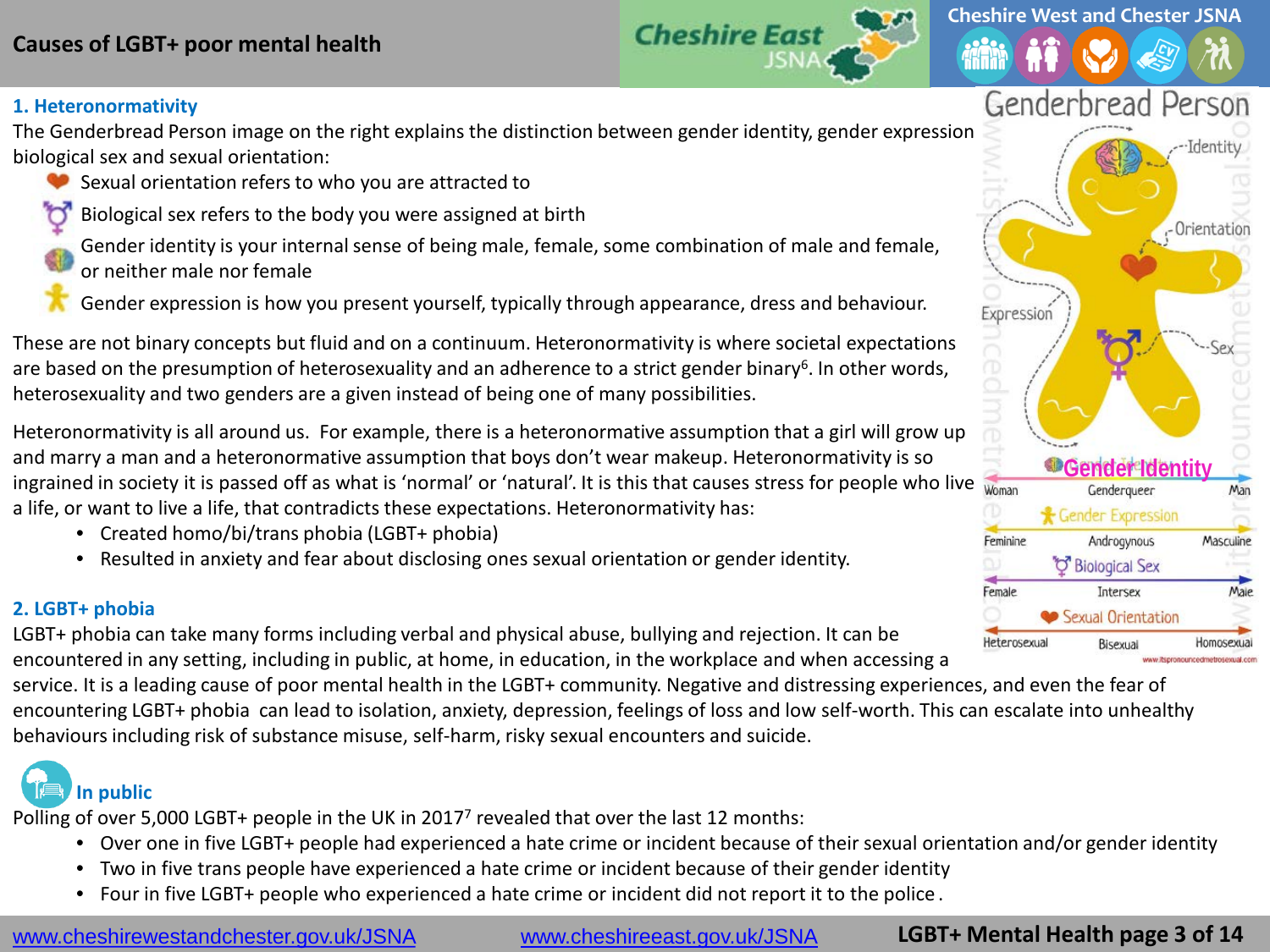### **Causes of LGBT+ poor mental health**



#### **Terminology**

**Cisgender**: When an individuals' gender identity matches the sex they were assigned at birth.

**Gender binary**: Recognition of only two distinct genders, men and women.

**Gender identity**: If an individual identifies as male, female, non gendered, or non binary (does not identify wholly as male nor female).

**Gender variance**: Gender expression that does not conform to socially defined male or female gender norms or characteristics.

#### **Heterosexism/**

**heteronormativity**: The assumption that everyone is heterosexual and there are two genders.

**LGBT+ phobia:** includes homophobia, biphobia and/or transphobia. Hatred or fear of LGBT+ people which can take many forms including verbal abuse, anti-gay language, discrimination, physical abuse, bullying and silent harassment.

Experience of, or fear of, LGBT+ phobia in public spaces can create anxiety, low confidence, and a reluctance to be oneself, such as not holding hands with a partner or not wearing a choice of clothing. In a 2012 study 4:

- 81% of transgender people avoided certain situations due to fear. Toilets and gyms were most problematic. Others included clothing shops, leisure facilities, social groups, public transport, travel abroad, and restaurants/bars.
- 67% of trans people felt that most days were stressful .

#### 面面 **At home**

Some LGBT+ people face rejection from their families. Those most at risk are young people, those from Black or minority ethnic (BME) backgrounds, those from religious families, and members of traditional communities such as farmers. This can result in a risk of homelessness, especially for those who are financially dependent:

• 24% of homeless young people identify as LGBT+ and for 77% of them, coming out to their parents was the main factor in their being homeless<sup>8</sup>

If the LGBT+ person stays within the family home, it can be a distressing environment. Families can create expectations which can lead to pressure, stress and feelings of guilt for those who identify as LGBT+. Many may choose not to come out or not to live in their preferred identity. This can impact severely mental health. For those who come out or disclose their gender identity later life, there may be fear of disclosing it to a spouse or children for fear of losing the family.

## **In education**

The School Report (2017)<sup>9</sup> revealed that:

- Nearly half (45 per cent) of LGBT+ pupils including 64 per cent of trans pupils are bullied for being LGBT+ in Britain's schools.
- Half of LGBT+ pupils hear homophobic slurs 'frequently' or 'often' at school.

Bullying in school can lead to poor mental health, self-harm and suicidal thoughts. It also affects educational performance in regards to engagement, achieving, absence and truancy. The young person may choose not to disclose their identity due to fears of being bullied or rejected by their peers/friendship group, especially if they hear LGBT+ phobia. This equally impacts on mental health and behaviors as the young person may feel isolated, confused, anxious and unhappy.

The **Equality Act 2010** legally protects people from discrimination. It places a duty on services to pay due regard to the needs of LGBT+ people. The act describes **nine protected characteristics which includes sexual orientation and gender reassignment.** It is considered **best practice to include all trans people as though they are equally protected** in the provision of appropriate services.

www.cheshirewestandchester.gov.uk/JSNA [www.cheshireeast.gov.uk/JSNA](http://www.cheshireeast.gov.uk/JSNA)

## **LGBT+ Mental Health page 4 of 14**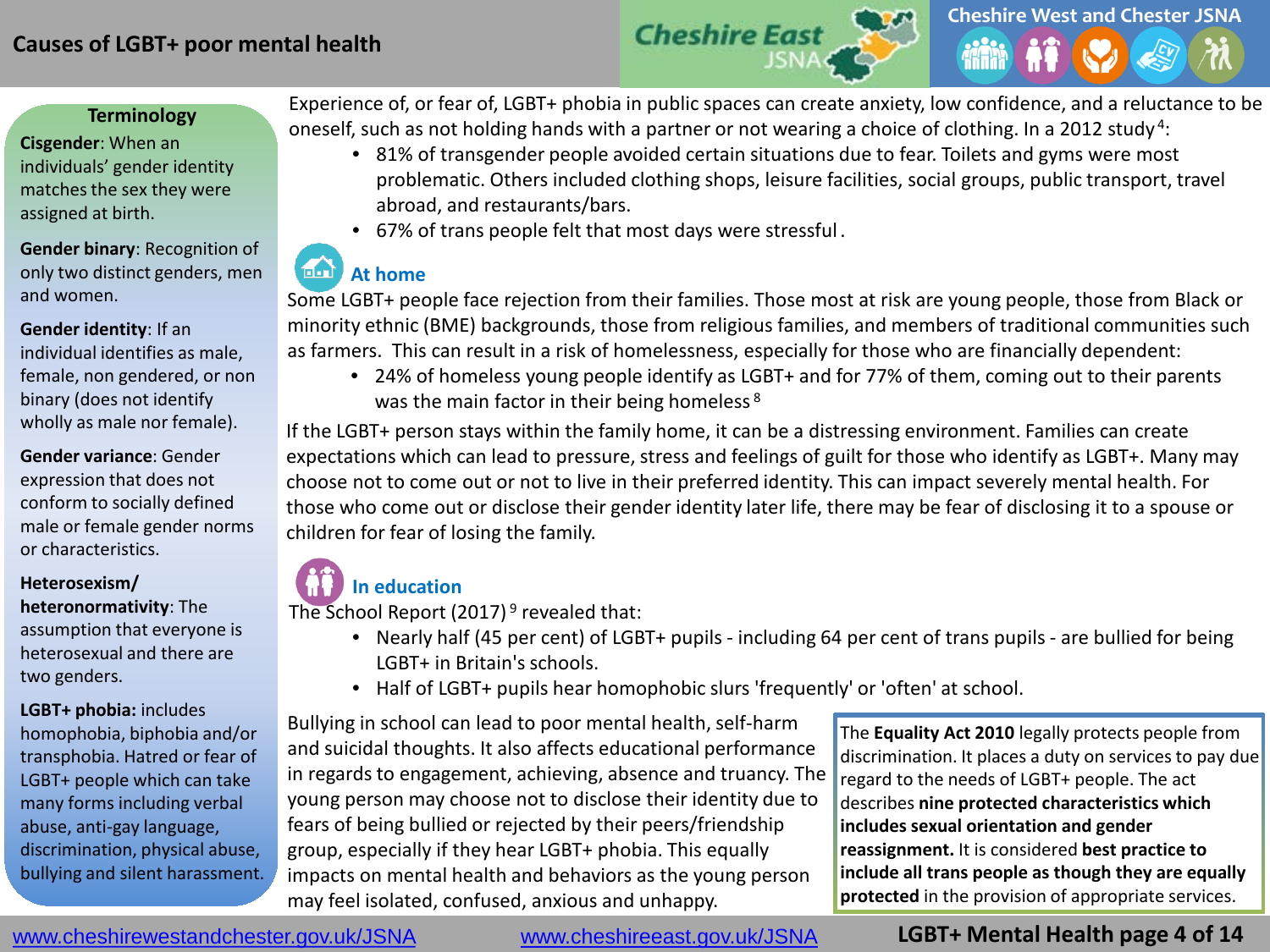



45% of LGBT+ pupils are **bullied for being LGBT+ at school** (64% of trans pupils). 52% hear **homophobic language** frequently or often; 86% hear the phrase 'that's so gay'9

29% of LGBT+ **people avoid certain streets** because they do not feel safe there as an LGBT+ person $14$ 

36% of LGBT+ people do **not feel comfortable walking down the street while holding a partners hand** <sup>14</sup>

**29% of trans people who have accessed mental health services felt that their trans status was regarded as a**  symptom of mental illness<sup>15</sup>

54% of LGBT+ people have experienced **feelings of isolation15**

Around 1 in 5 LGB people have experienced **homophobic bullying in the workplace**  during the last five years $14$ 

## **Care homes/ care at home/ assisted living**

Over the next 20 years the number of older people aged 65 plus is forecast to increase by 46% in Cheshire West<sup>10</sup> and Chester and 44% in Cheshire East<sup>11</sup>. The challenges facing health and social care of an ageing population include the health inequalities and barriers to access experienced by older LGBT people.

- Half of all LGB respondents over 55 felt that their sexual orientation has or will have a negative impact on getting older<sup>3</sup>.
- Of those aged over 50, over half have experienced depression or low self esteem. 48% have experienced feelings of isolation<sup>3</sup>.
- 1 in 5 older LGBT people have no one to contact in times of crisis<sup>12</sup>.
- Around one in six LGB older people had neglected to access health care services they felt they needed in the last year $^{12}$ .

Older LGBT people experience daily isolation and loneliness along with complex health problems<sup>12</sup>. They are more likely to be single and live alone, and are less likely to have children compared to their heterosexual peers<sup>12</sup>. They are also less likely to see their family regularly. Isolation is known to have significant health impacts and means that older LGBT people will have a greater need of formal care and support.

The LGBT community have a rich history including homosexuality being a criminal offence, homosexuality being seen as a medical condition, the AIDs crisis, and the birth of the gay liberation movement. Many older LGBT people will have experienced significant discrimination and prejudice, including from public sector services.

Research by Stonewall of people aged over 55 in the UK $^{13}$  found that:

- 3 in 5 LGBT+ respondents were not confident that social care and support services would be able to understand and meet their needs. More than 2 in 5 have the same concerns about mental health services, and one in six about their GP and other health services.
- Nearly half said they would be uncomfortable being out to care home staff, and a third would be uncomfortable being out to a housing provider, hospital staff or a paid carer.

LGBT service users can face abuse, lack of recognition of their LGBT+ status, refusal of care, a violation of rights, and encounter anti-LGBT+ environments. Victims can be too scared to speak out. When in care, they may feel they can no longer be themselves, and fear may mean they choose not to disclose their identity. For those with dementia, lack of recognition of their former lives and identity can cause further damage.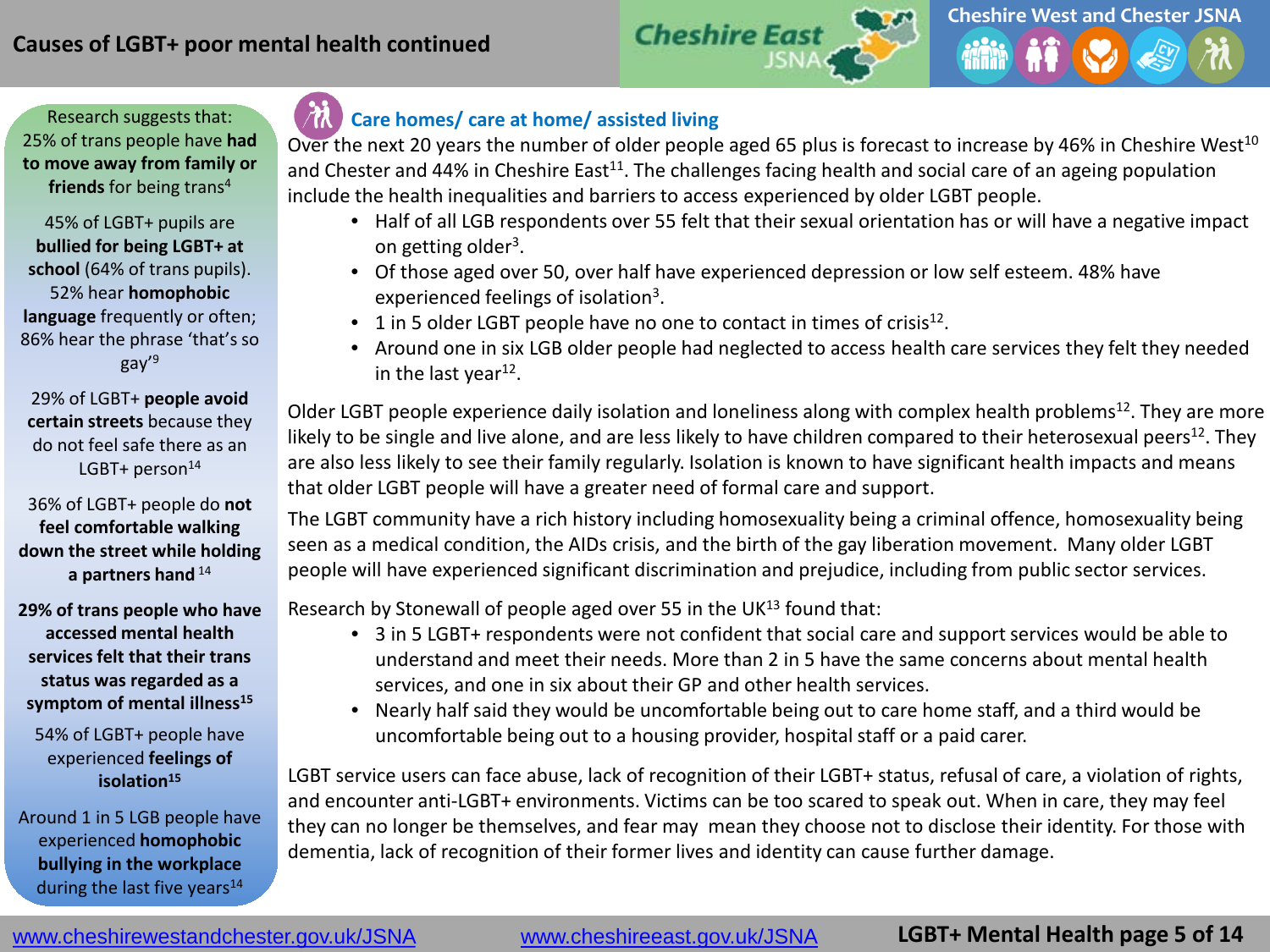

# **Health services**

When an individual seeks support there is an opportunity to prevent issues from escalating into harmful behaviours. However, LGBT+ phobia can occur in health settings which means the LGBT+ person does not get the care they need, and may be reluctant to use health services in the future. A 2015 survey on health and social care staff by leading LGBT charity Stonewall<sup>16</sup>, which included mental health staff found that:

- 1 in 4 patient-facing staff have heard their colleagues making homophobic or biphobic remarks
- 1 in 5 have heard colleagues make transphobic remarks
- 1 in 10 staff with direct responsibility for patient care have heard their colleagues express the belief that someone can be 'cured' of being LGB
- 3 in 5 with direct responsibility for patient care don't believe sexual orientation is relevant to healthcare
- 26% of lesbian, gay and bi staff say they have been bullied or discriminated against by colleagues.

The Trans Mental Health Study (2012)4 asked participants about their experiences with general health services and mental health services. 63% had experienced one or more negative interactions in a mental health service (N=466), and 65% in general health services (N=558). Over 60% felt that they had to educate a health worker in general health services (40% in mental health), and over 50% were told that the professionals in general health did not know enough about a type of trans healthcare to provide it. For nearly 30% of respondents, a healthcare professional had refused to discuss a trans-related health concern.

| Have you experienced any of the following?                                                                                                                                                                                                              | Mental health service | <b>General health service</b> |
|---------------------------------------------------------------------------------------------------------------------------------------------------------------------------------------------------------------------------------------------------------|-----------------------|-------------------------------|
| Asked you questions about trans people which made you feel like you were educating them                                                                                                                                                                 | 40%                   | 61%                           |
| Told you they don't know enough about a particular type of trans-related care to provide it                                                                                                                                                             | 29%                   | 54%                           |
| Used the wrong pronoun or name by mistake                                                                                                                                                                                                               | 27%                   | 55%                           |
| Discouraged you from exploring your gender                                                                                                                                                                                                              | 25%                   | 20%                           |
| Told you that you were not really trans                                                                                                                                                                                                                 | 20%                   | 16%                           |
| Used the wrong pronoun or name on purpose                                                                                                                                                                                                               | 18%                   | 26%                           |
| Used hurtful or insulting language about trans people                                                                                                                                                                                                   | 17%                   | 24%                           |
| Used terms to describe your gender-associated body parts that made you uncomfortable                                                                                                                                                                    | 17%                   | 28%                           |
| Refused to discuss or address a particular trans related health concern                                                                                                                                                                                 | 13%                   | 29%                           |
| Belittled or ridiculed you for being trans or having a trans history                                                                                                                                                                                    | 11%                   | 18%                           |
| Refused to see you or ended care because of the way in which you are trans or have a trans history                                                                                                                                                      | 9%                    | 12%                           |
| Thought the gender listed on your ID or forms was a mistake                                                                                                                                                                                             | 9%                    | 24%                           |
| Showed unprofessional levels of curiosity about what your gender-associated body parts look like                                                                                                                                                        | 7%                    | 16%                           |
| Asked to see/examine your genitals, where you felt this was unnecessary or inappropriate<br>Source: McNeil J., Bailey, L., Ellis, S., Morton, J., Regan, M. Trans Mental Health Study (2012). Gender and Identity Research and Education Society, 2014. | 1%                    | 7%                            |

www.cheshirewestandchester.gov.uk/JSNA [www.cheshireeast.gov.uk/JSNA](http://www.cheshireeast.gov.uk/JSNA)

## **LGBT+ Mental Health page 6 of 14**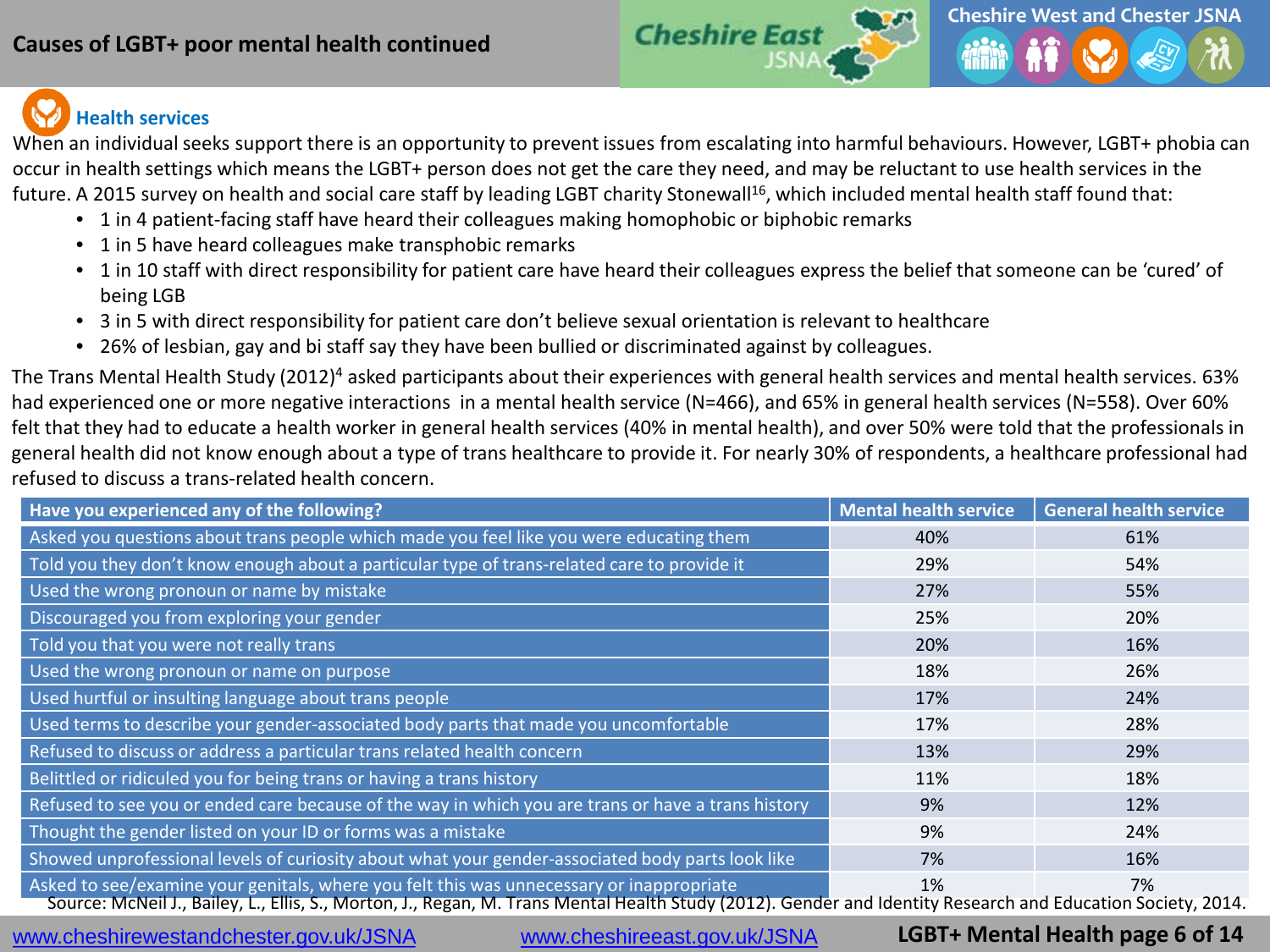

The Advocacy Project (2012)<sup>17</sup> spoke with inpatient mental health service users and found that hospitals were perceived as non LGBT+ friendly places. LGBT+ service users did not want to disclose their identity because of fear of prejudice. It was felt the hospital was not a place they could recover in, due to anxiety and fear about being LGBT+ in an unfriendly place, on top of the mental health problems they have. Service users experienced homophobia and homophobic attitudes from staff and other patients, making them feel unsafe and unable to report LGBT+ phobia. LGBT+ people with a mental illness can therefore face a double stigma.

## **In the workplace**

Stonewall research $14$  with LGB employees indicated that:

- One in five LGB employees (19%) have experienced verbal bullying from colleagues, customers or service users because of their sexual orientation in the last five years.
- One in eight (13%) said they would not feel confident reporting homophobic bullying in their workplace.
- A quarter (26%) of lesbian, gay and bi workers were not open to colleagues about their sexual orientation.

In addition for those who identify as transgender:

- Over 10 % of trans people have experienced being verbally abused at work<sup>18</sup>
- $\bullet$  12% have been physically assaulted at work<sup>19</sup>
- As a consequence of harassment and bullying, a quarter of trans people felt obliged to change their jobs.
- Nearly half (42%) of trans people were not living permanently in their preferred gender role because they feared it might threaten their employment status<sup>18</sup>.

Bullying, discrimination, or fear of being one's self in the workplace can lead to poor mental health including anxiety, depression, stress and thoughts of suicide. It can also result in higher absence, a lack of productivity, disruptions in the team, and lack of progression (because of discrimination or the impact on productivity). GIRES study on Trans mental health<sup>4</sup> found a number lost their jobs during transition.

### **3. Gender Dysphoria**

According to the NHS<sup>20</sup> 'Gender dysphoria is a condition where a person experiences discomfort or distress because there's a mismatch between their biological sex and gender identity. Biological sex is assigned at birth, depending on the appearance of the genitals. Gender identity is the gender that a person "identifies" with or feels themselves to be. While biological sex and gender identity are the same for most people, this isn't the case for everyone. For example, some people may have the anatomy of a man, but identify themselves as a woman, while others may not feel they're definitively either male or female. This mismatch between sex and gender identity can lead to distressing and uncomfortable feelings that are called gender dysphoria. Gender dysphoria is a recognised medical condition, for which treatment is sometimes appropriate. It's not a mental illness'. The first signs of gender dysphoria can show at an early age. The pressure to conform to societal expectations of gender, feelings of being trapped in the wrong body, and experiences of transphobia, can result in poor mental health.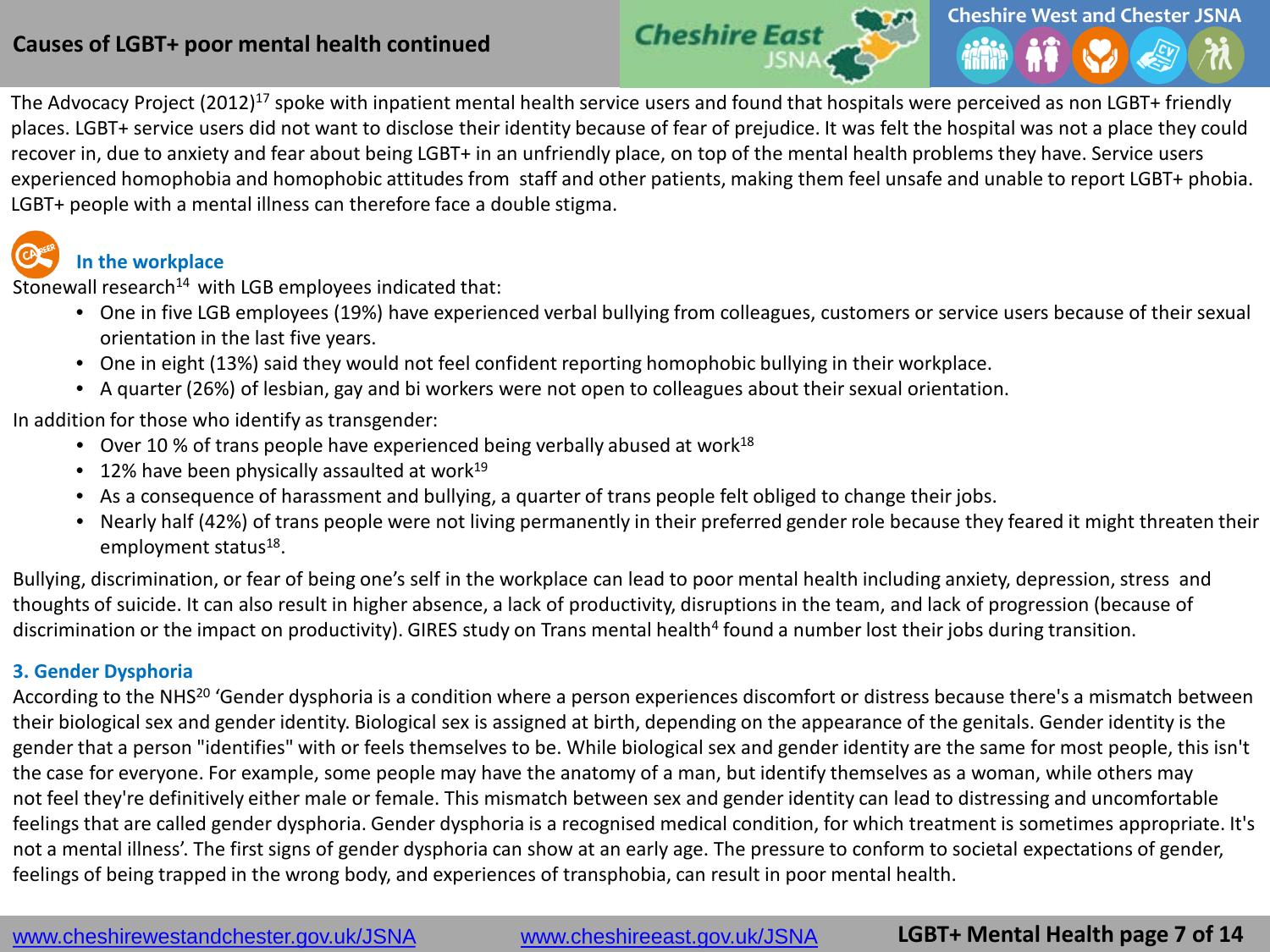**Cheshire West and Chester JSNA Cheshire East** 

Transitioning from the sex you were assigned at birth, to the gender you identify as, can refer to a medical process and/or a social or personal transition.

Transition is a journey that is multi-faceted. Progression to living, dressing and grooming in a preferred gender 'full time' can be a rollercoaster with highs and lows. Issues can include:

- difficulties in accessing support and treatment because of delays and NHS funding
- being unable to be seen at a Gender Identity Clinic in a timely fashion or at all
- being denied treatment or surgery
- experiences of transphobia including negative attitudes of health professionals.

These can severely impact on mental health.4

**Unless otherwise stated, the following section is based on findings from the Trans Mental Health Study 2012**<sup>4</sup>**.**

## **4. Transitioning**

### **Initial support for transition**

- For those who identify as trans who choose to undergo a medical process such as hormone therapy or surgery, the process itself can cause anxiety, stress and depression.
- In the first instance they need to seek support from a health professional such as a GP. The GP will refer them to a psychiatrist who can refer to a Gender Identity Clinic (GIC) if they are diagnosed with gender dysphoria. However, the individual cannot have an appointment at the GIC until the NHS has agreed to fund it.
- Almost a third (32%) of participants in the Trans Mental Health Study waited one to three years to get an appointment at a GIC from referral, with 10% waiting more than three years.
- 58% felt that this wait led to their mental health worsening during that time. To seek support and experience optimism, then not to be seen for a long period, led to depression, hopelessness and thoughts of suicide.

## **Gender Identity Clinic (GIC)**

Once seen at a GIC, there can be a number of barriers and hurdles in obtaining treatment:

- Funding must be obtained for any treatments and procedures including beginning hormone therapy.
- Service users describe restrictive protocols, lack of transparency, unnecessary questions and tests, inappropriate levels of control and gatekeeping.
- Issues around the patient suitability criteria can lead to refusals of treatment and experiences of the clinician 'deciding' what gender the individual is rather than taking the word of the person seeking support. There was a lack of understanding of the complexities of gender, particularly around non binary genders, and outdated views on masculinity and femininity.
- A number of service users felt they had to withhold information, and/or conform to a prescribed identity, because of the fear of being refused treatment.
- As part of the requirements for obtaining gender reassignment treatment, the patient must access mental health services but can be refused treatment if they encounter any mental health problems during the process such as depression. Fear of being refused treatment resulted in hiding mental health and not seeking help.

In terms of mental health concerns, 62% of the respondents reported feeling emotionally distressed or worried about their mental health whilst attending a GIC. When asked further about this, respondents felt positive that they were making the necessary steps towards seeking medical intervention but that the severe delays and rigid pathways had had a negative impact on their mental health.

www.cheshirewestandchester.gov.uk/JSNA [www.cheshireeast.gov.uk/JSNA](http://www.cheshireeast.gov.uk/JSNA)

**LGBT+ Mental Health page 8 of 14**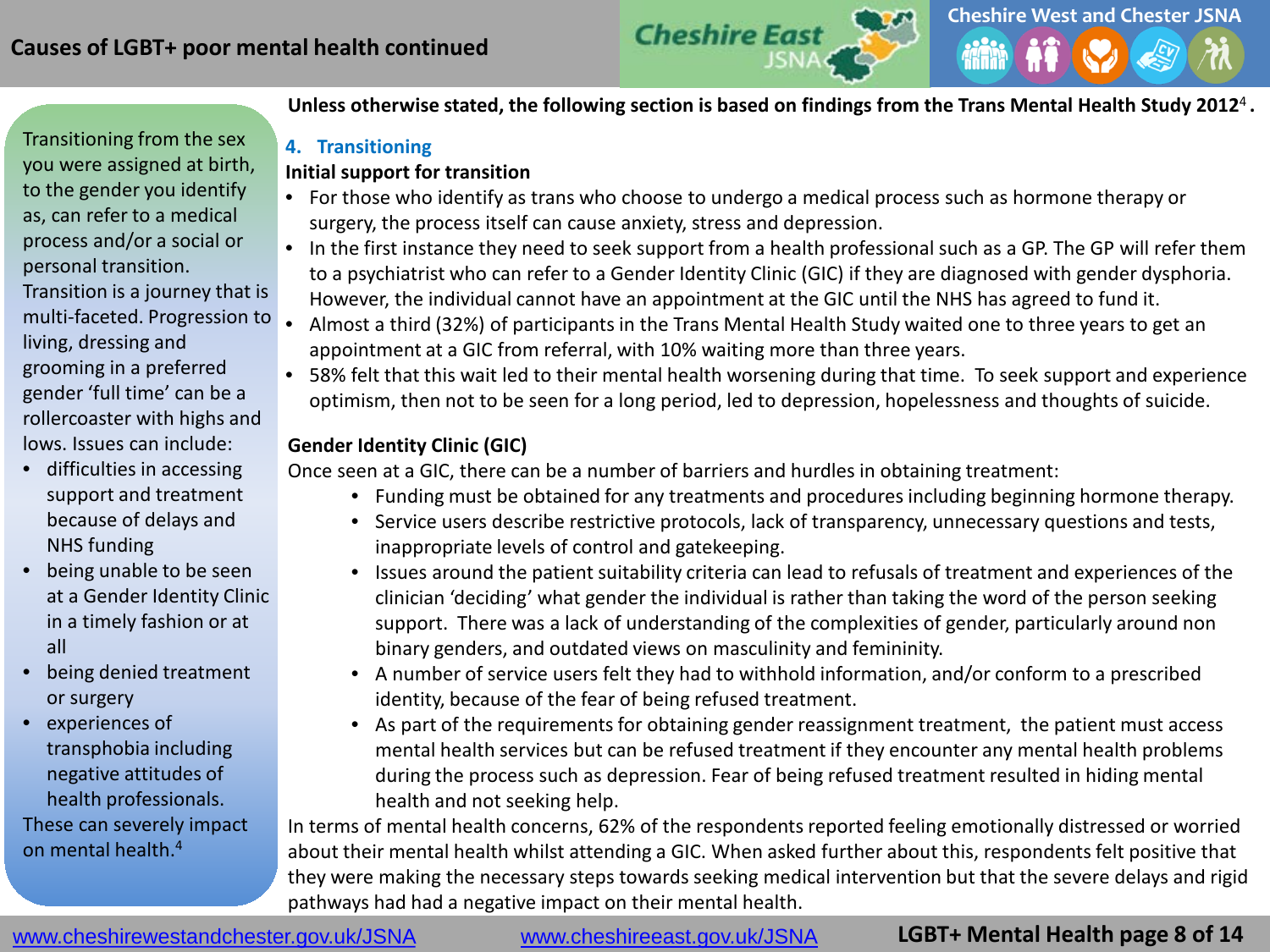

There is a presumption that surgery on the genitals is the main purpose of a medical transition for trans people. However the decision to have surgery is complex based on satisfaction with the body, risk of complications and cost. Trans men have less desire to undertake genital surgery than trans women.

For trans women surgical interventions can include: removal of testicles, creating a vagina, creating a clitoris, removal of penis, breast augmentation, facial feminising, altering vocal chords, reshaping adams apple, removal of facial hair and hair transplants.

For trans men, surgical interventions can include: removal of the uterus, chest reduction or reconstruction, removal of ovaries, lengthening of urethra, releasing the clitoris, creation of scrotum, insertion of testicular implants to create testicles, closure or removal of vaginal cavity, creation of a penis, insertion of erectile device.

## **Medical surgery**<sup>4</sup> **Real Life Experience**

Before an individual can start treatment, they must fulfil the requirements of the 'real life experience'. This is living and working full time in the preferred gender role. If not already fully living in the preferred gender, discussions with family, managers and work colleagues about the process that the individual is going through will take place. This can mean encountering situations that previously might have been avoided.

At this time the individual will not have had substantial psychotherapy or begun hormone therapy. This is a challenging time with experiences of transphobia that can impact of mental wellbeing. However, due to the requirement of having a successful lived experience for at least one year with good mental health, the individual will not be able to seek help. It is only when change of role is deemed 'successful' that treatment with hormones is initiated.

#### **Hormone therapy and surgery**

As well as the impacts on mental health that have already been discussed, hormone therapy creates big changes in the body that can impact on emotional wellbeing:

- People on masculine hormones report emotional dampening, short temperedness, and increased energy, stamina and libido.
- Those on feminising hormones felt calmer, more emotionally expressive, sensitive to their surroundings, and a decrease in energy and libido.

Although there were resultant mood swings, all those who were or had undertaken hormone therapy in the Trans Mental Health Study felt more comfortable, confident, positive and balanced since starting hormones. This was a response to a combination of the direct effects of the hormone itself, as well as the greatly welcomed physical changes that the hormones brought to their bodies.

The decision to undergo surgery is complex and individual. Some people may need to undergo surgery of some sort to be happy in their bodies and happier in their lives. Those who had undergone surgery reported:

- A difficult and frustrating process in delays and funding refusals.
- Reports of negative experiences with the surgery itself with complications such as nerve damage, scarring, and loss of sensation.
- Extensive amounts of surgery if complications or revisions are required.

These unpleasant experiences can lead to feelings of hopelessness and depression. However those who had undergone surgery reported increased life satisfaction. For those who have their funding refused and cannot afford the cost of private treatment, this can impact on self harm and thoughts of suicide.

**LGBT+ Mental Health page 9 of 14**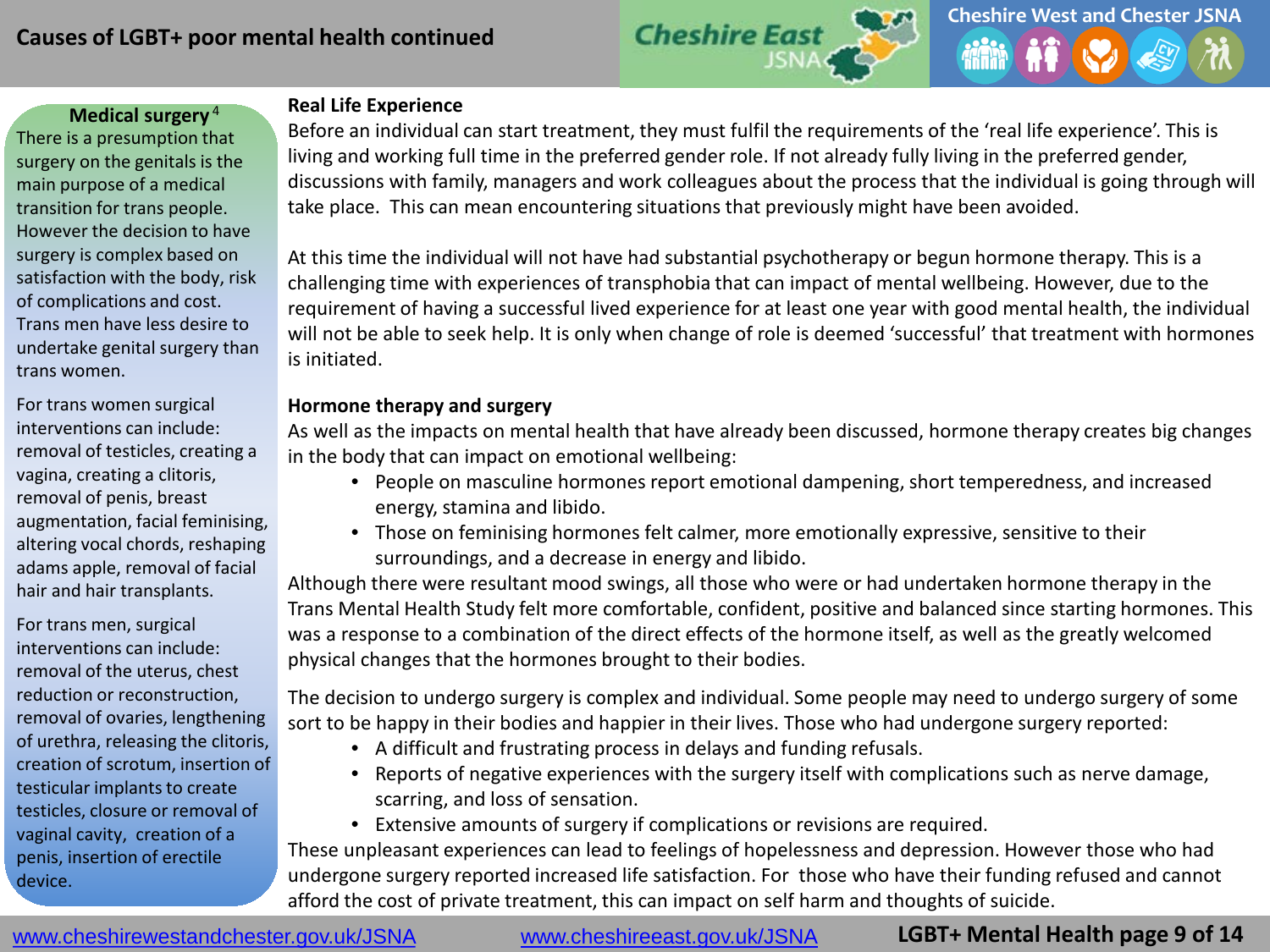## **Local research**

# **Cheshire West and Chester JSNA Cheshire Eas**

#### **Cheshire West and Chester:**

### **The issues facing lesbian, gay and bisexual people in West Cheshire and actions for Cheshire West and Chester Council (2010)21**

Following the introduction of the Equality Act in 2010, Cheshire West and Chester undertook discussion groups with those who identified as LGB to understand some of the issues they might face. A number of areas were discussed including coming out, the workplace, keeping safe, education, health, LGBT+ visibility, parenting, housing, getting older, travel and societal issues. Underpinning all issues were three key themes: a) heterosexism, b) homophobia and c) discrimination. The research also included a discussion group with young people. Their main issues included coming out, dealing with homophobia, mental health and provision of information.

### **The causes of poor mental health within the LGB&T population of Cheshire West and Chester (2015)22**

In 2015, Cheshire West and Chester Council commissioned a questionnaire and discussion group with the LGBT+ community. This was to explore some of the causes of poor mental health. Key themes included the family, acceptance, isolation and homophobia. **The most common suggestion to improve the health and wellbeing of the LGBT+ population was to promote equality and diversity education in primary schools.**

#### **Young LGBT+ people and mental wellbeing (2016)23**

In 2016, Cheshire West and Chester Council commissioned a discussion group with young LGBT+ people about mental health. Most of the young people's concerns stemmed from worries about LGBT+ phobia such as bullying, being treated differently, losing friends and family, acceptance and hearing offensive language. A number of worries also related to their 'self' including body image, sense of identity, conformity and how to fit in with their world. These concerns and experiences significantly affected mental health.

The 2010 research included suggestions of how public sector services can make a positive difference to the LGBT+ community:

- Review administration, internal systems and procedures to check they are appropriate for LGBT+ lives.
- Ensure all staff have diversity training with specific training for frontline staff, human resources and managers.
- Increase LGBT+ visibility in West Cheshire and within the public sector services making West Cheshire an LGBT+ friendly destination.
- Work more closely with the LGBT+ community, charities and groups.
- Work with partners and the wider community to send out key messages to the LGBT+ community about health and hate crime reporting.
- Promote zero tolerance of homophobia, transphobia and discrimination. Have appropriate hate crime reporting mechanisms in place.
- Increase the number of LGBT+ activities, events and groups. Include LGBT+ in non-LGBT specific events such as film festivals and shows.
- A consistent approach to homophobic bullying, teaching about LGBT+ lives and support for LGBT+ young people in schools.

#### **Cheshire East:**

#### **Community JSNA – LGBT+ project work (2014)24**

As part of JSNA project work in Cheshire East, LGBT+ people were surveyed to explore local experiences and perceived barriers to accessing information, advice and help. Key findings for health and wellbeing settings included: a) the importance of early intervention in tackling mental health, b) the need to use inclusive language, c) addressing heteronormativity, d) visibly showing are LGBT+ aware, for example, rainbow flag on leaflets or posters.

The report highlighted issues affecting the LGBT+ community including isolation, loneliness and risk of depression and substance misuse. LGBT+ farmers are particularly vulnerable in rural Cheshire East.

www.cheshirewestandchester.gov.uk/JSNA [www.cheshireeast.gov.uk/JSNA](http://www.cheshireeast.gov.uk/JSNA)

**LGBT+ Mental Health page 10 of 14**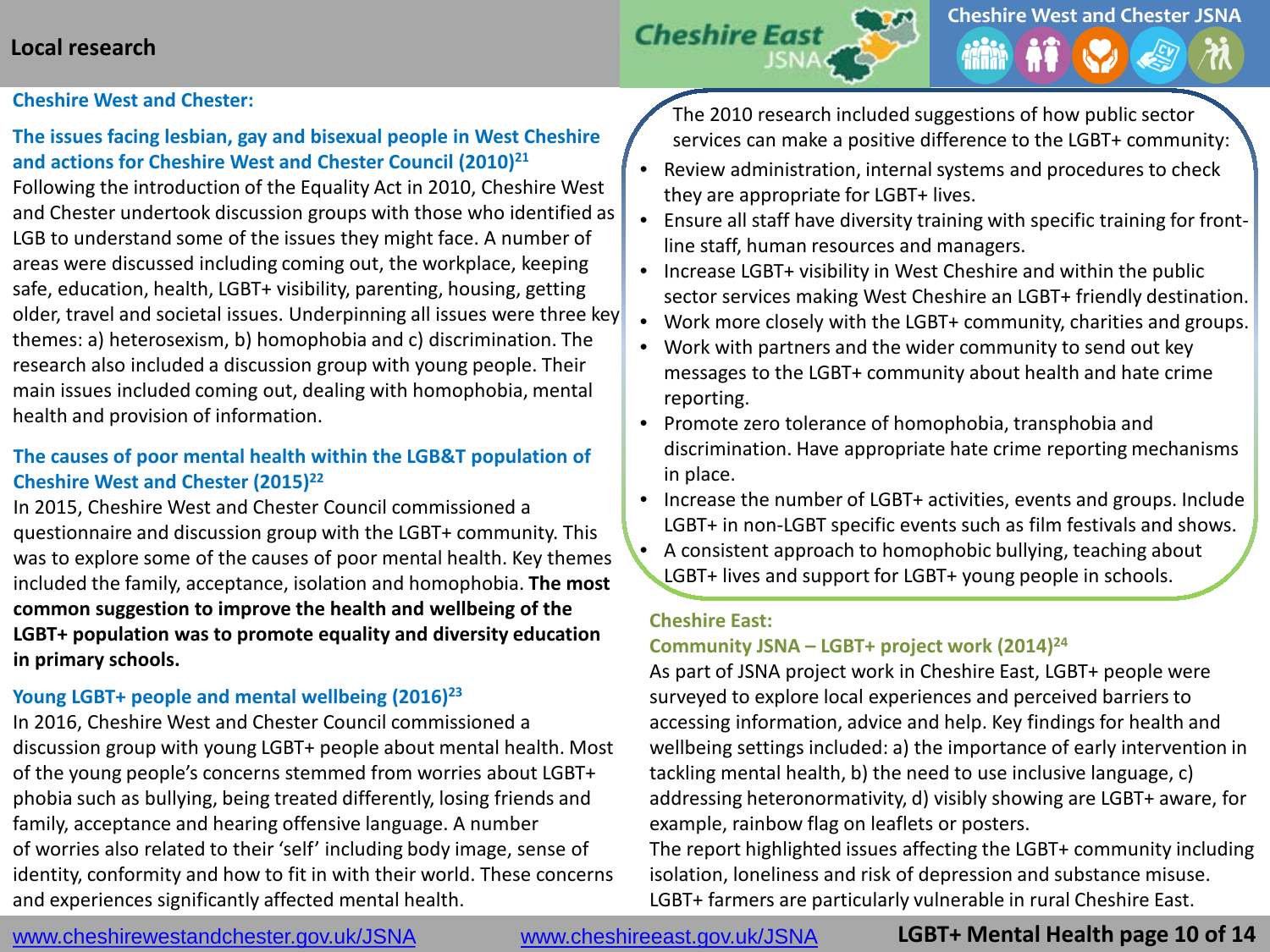## **Local Assets**







#### **Phoenix LGBT+ youth groups**

Fortnightly youth groups in Cheshire West for young people aged 13-19 years who identify as LGBT+, or those who are questioning their sexuality or gender identity. Run by The Proud Trust with support

from Cheshire West and Chester Council and Chester Pride. Taking place in Ellesmere Port, Chester, Frodsham, Northwich and Winsford.

### **The Proud Trust: Training in schools**

 The Proud Trust helps young LGBT+ people empower themselves to make positive change. Work includes campaigns, research, training, events, youth groups, resources and peer support. During 2016-17, they ran a programme of transgender inclusive support and training for teachers and young people in Cheshire West and Chester Schools, and continue to train teachers on LGBT+ issues.

#### **The Proud Trust: Peer support**

Peer support is available in the North West for those aged 12-25 who identify as LGBT+ or are questioning their sexual orientation or gender identity.

#### **Social groups**

Informal social groups 'Out in Congleton' and 'Out of Office Chester' run regular events and meet ups. Congleton also has a drop in for those aged 11 to 25.

#### **Chester Pride**

 An annual festival to celebrate diversity and support the LGBT+ community attended by around 10,000 people. As well as entertainment and a parade, Pride offers public services, voluntary groups, charities and businesses an opportunity to engage with attendees and signpost to services. Chester Pride also runs projects including the exhibition 'Pride in the Past' which looks at local LGBT+ history.

### **Hate Crime**

Cheshire Police have LGBT liaison officers to combat LGBT+ phobia and build a relationship with the LGBT+ community. They attend LGBT+ events and run drop in sessions. There are hate crime reporting centres across Cheshire in a variety of different settings as well as the ability to report online. The Hate Crime Strategy brings together partners who have pledged to work together to prevent hate crime, increase reporting and improve the response.

## **Gay Farmers Helpline**

A national helpline setup and based in Cheshire. Confidential support for those who are in a farming situation and identify as LGBT+ or are questioning their sexual orientation or gender identity.

### **Utopia**

Youth groups in Cheshire East for young people aged 13-19 years who identify as LGBT+, or those who are questioning their sexuality or gender identity. Taking place in Crewe and Macclesfield.

## **Body Positive**

Body Positive is based in Crewe and works with people who have issues with, or want to improve their sexual health, sexuality or are living with HIV. They offer advice and guidance, a helpline, newsletter, and counselling for those who identify as LGBT+ and for those dealing with a HIV positive diagnosis. They run a variety of events, and social groups for the LGBT+ community in Macclesfield and Crewe including 'For Women' and 'Men with Mugs'

**Top 100 employers**<br> **Stonewall** Cheshire West and Cheshire West and Chester Council, Cheshire Police and Cheshire Fire and Rescue all achieved a place in the Stonewall Top 100 Employers demonstrating their commitment to LGBT+ equality.

### **Flipside Radio**

Local online radio station based in Lache hosts a weekly LGBT+ radio show to help empower residents to engage with other community groups.



Silver Rainbows Silver Rainbows

is a social network for older lesbian, gay, bisexual and trans people hosting events across Cheshire. It is supported by Body Positive.

www.cheshirewestandchester.gov.uk/JSNA [www.cheshireeast.gov.uk/JSNA](http://www.cheshireeast.gov.uk/JSNA)

**LGBT+ Mental Health page 11 of 14**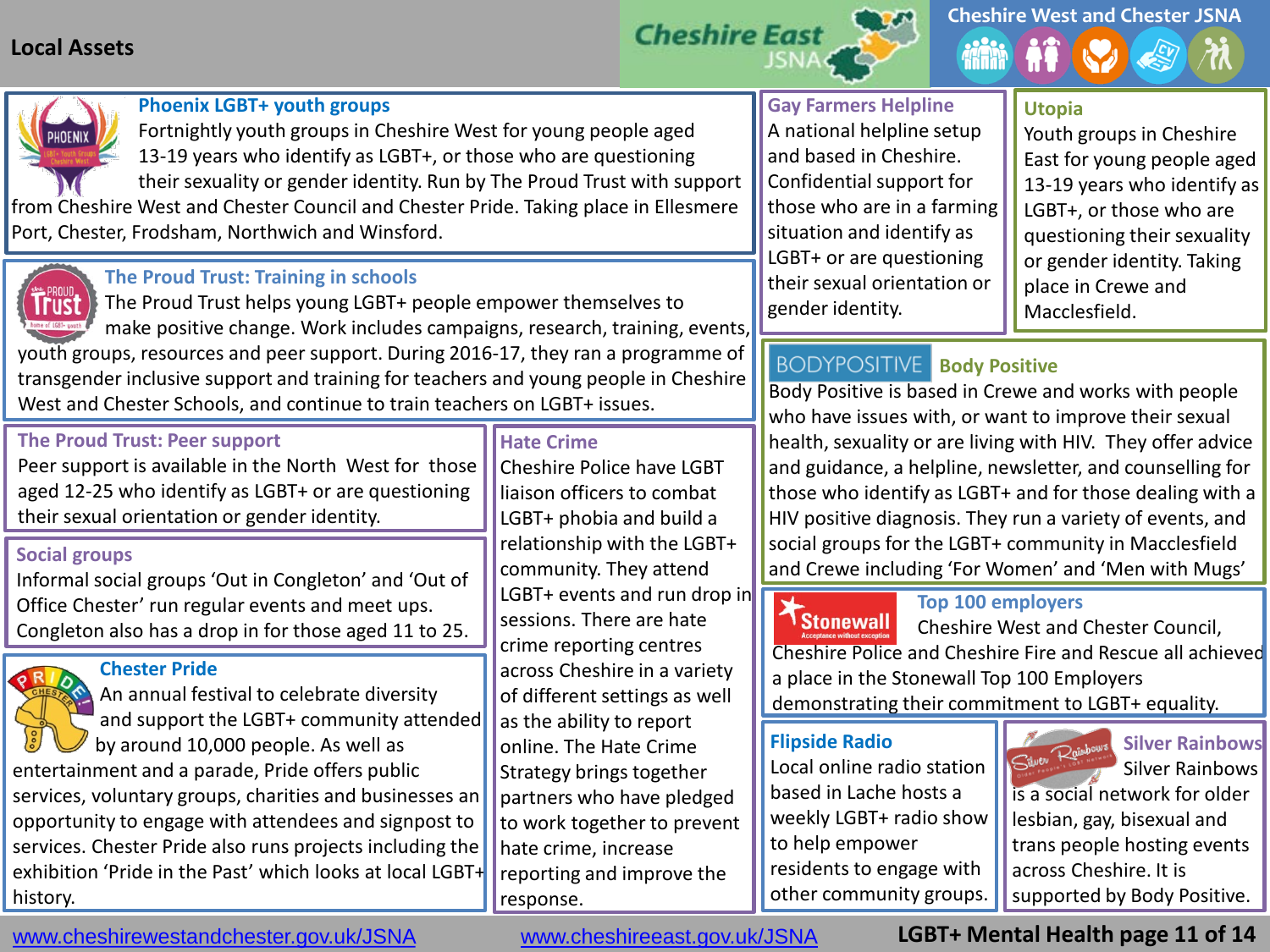

**The following recommendations have been taken from an amalgamation of research, all of which is available in the references section.**

| What can be done to reduce the risk of those who identify as LGBT+ developing poor mental health?                                                                                                                                                                                                                                                                                                                                                                                                                                                                                                                                                                                                                                                                                                                                                                                                                                                                                                                                                                                                                                                                                                                                                                           | <b>Action</b>                                                                                                                                                                                                                                                                                   |
|-----------------------------------------------------------------------------------------------------------------------------------------------------------------------------------------------------------------------------------------------------------------------------------------------------------------------------------------------------------------------------------------------------------------------------------------------------------------------------------------------------------------------------------------------------------------------------------------------------------------------------------------------------------------------------------------------------------------------------------------------------------------------------------------------------------------------------------------------------------------------------------------------------------------------------------------------------------------------------------------------------------------------------------------------------------------------------------------------------------------------------------------------------------------------------------------------------------------------------------------------------------------------------|-------------------------------------------------------------------------------------------------------------------------------------------------------------------------------------------------------------------------------------------------------------------------------------------------|
| A. Facilitating the normalisation of sexual and gender diversity                                                                                                                                                                                                                                                                                                                                                                                                                                                                                                                                                                                                                                                                                                                                                                                                                                                                                                                                                                                                                                                                                                                                                                                                            | • Equality and diversity work in                                                                                                                                                                                                                                                                |
| As much of mental ill health in the LGBT+ community is created by experiences and the                                                                                                                                                                                                                                                                                                                                                                                                                                                                                                                                                                                                                                                                                                                                                                                                                                                                                                                                                                                                                                                                                                                                                                                       | primary and secondary                                                                                                                                                                                                                                                                           |
| heteronormativity of the world we live in, a change in society is needed. Over the last ten years progress                                                                                                                                                                                                                                                                                                                                                                                                                                                                                                                                                                                                                                                                                                                                                                                                                                                                                                                                                                                                                                                                                                                                                                  | schools                                                                                                                                                                                                                                                                                         |
| has been made in equal rights for LGBT+ people but people's beliefs are slower to change. There is a                                                                                                                                                                                                                                                                                                                                                                                                                                                                                                                                                                                                                                                                                                                                                                                                                                                                                                                                                                                                                                                                                                                                                                        | • Understand and use inclusive                                                                                                                                                                                                                                                                  |
| need to normalise sexual and gender diversity and for this to be ingrained into society. To effectively do                                                                                                                                                                                                                                                                                                                                                                                                                                                                                                                                                                                                                                                                                                                                                                                                                                                                                                                                                                                                                                                                                                                                                                  | language                                                                                                                                                                                                                                                                                        |
| this, equality and diversity work in primary and secondary schools is fundamental to ensure children                                                                                                                                                                                                                                                                                                                                                                                                                                                                                                                                                                                                                                                                                                                                                                                                                                                                                                                                                                                                                                                                                                                                                                        | • Understand LGBT+ phobia and                                                                                                                                                                                                                                                                   |
| grow up to be accepting adults. This should include LGBT+ issues in the school curriculum and positive                                                                                                                                                                                                                                                                                                                                                                                                                                                                                                                                                                                                                                                                                                                                                                                                                                                                                                                                                                                                                                                                                                                                                                      | be able to recognise this                                                                                                                                                                                                                                                                       |
| role models. It is also vital that inclusive language is used to embed this.                                                                                                                                                                                                                                                                                                                                                                                                                                                                                                                                                                                                                                                                                                                                                                                                                                                                                                                                                                                                                                                                                                                                                                                                | • Help raise LGBT+ visibility                                                                                                                                                                                                                                                                   |
| <b>B. Early intervention</b>                                                                                                                                                                                                                                                                                                                                                                                                                                                                                                                                                                                                                                                                                                                                                                                                                                                                                                                                                                                                                                                                                                                                                                                                                                                | • Adults working with young                                                                                                                                                                                                                                                                     |
| Early intervention is key to break the cycle of isolation, depression, self harm and suicidal thoughts                                                                                                                                                                                                                                                                                                                                                                                                                                                                                                                                                                                                                                                                                                                                                                                                                                                                                                                                                                                                                                                                                                                                                                      | people must understand the                                                                                                                                                                                                                                                                      |
| before the individual hits crisis. Young people in particular are vulnerable when they are discovering                                                                                                                                                                                                                                                                                                                                                                                                                                                                                                                                                                                                                                                                                                                                                                                                                                                                                                                                                                                                                                                                                                                                                                      | issues young LGBT+ people                                                                                                                                                                                                                                                                       |
| their sexual orientation and gender identity. Around 42% of LGB people realised they might be LGB                                                                                                                                                                                                                                                                                                                                                                                                                                                                                                                                                                                                                                                                                                                                                                                                                                                                                                                                                                                                                                                                                                                                                                           | may be facing                                                                                                                                                                                                                                                                                   |
| between the ages of 13-15 years, but only 14% choose to disclose this to someone at this age (come                                                                                                                                                                                                                                                                                                                                                                                                                                                                                                                                                                                                                                                                                                                                                                                                                                                                                                                                                                                                                                                                                                                                                                          | • Adults working with young                                                                                                                                                                                                                                                                     |
| out). This can be a difficult time. Adults working with young people should be trained to spot the signs                                                                                                                                                                                                                                                                                                                                                                                                                                                                                                                                                                                                                                                                                                                                                                                                                                                                                                                                                                                                                                                                                                                                                                    | people must be able to spot                                                                                                                                                                                                                                                                     |
| of deteriorating mental health, self harm and thoughts of suicide and understand the issues young                                                                                                                                                                                                                                                                                                                                                                                                                                                                                                                                                                                                                                                                                                                                                                                                                                                                                                                                                                                                                                                                                                                                                                           | the signs of deteriorating                                                                                                                                                                                                                                                                      |
| LGBT+ people may be facing, providing a safe space for discussion and support.                                                                                                                                                                                                                                                                                                                                                                                                                                                                                                                                                                                                                                                                                                                                                                                                                                                                                                                                                                                                                                                                                                                                                                                              | mental health                                                                                                                                                                                                                                                                                   |
| C. In the workplace and working with clients, customers and patients including health settings<br>Equality and diversity must be central to the workplace, protecting both staff and residents. There must<br>be a clear organisational message of zero tolerance of any kind of bullying, prejudice and discrimination.<br>It should not just be a tick box exercise, but provide challenge and increase understanding.<br>LGBT+ specific training for staff is needed to increase confidence around LGBT+ terminology,<br>approaching LGBT+ issues and working with LGBT+ clients. There should be an understanding of the links<br>to mental health and ensure services are inclusive; especially in health and social care. The Trans Mental<br>Health Study revealed that health professional's knowledge was limited, which made them unable to<br>address the needs of transgender patients. The study revealed many issues around transitioning that<br>impacted greatly on mental health. Though increased training and understanding will support this, there<br>appear to be issues with the wider process of transition that need further discussion on a large scale.<br>LGBT+ communities should be considered in strategies and when commissioning services. | • Training for all staff on LGBT+<br>terminology, issues and needs<br>with appropriate links to<br>services<br>Clear organisational message<br>of inclusivity and zero<br>tolerance<br>LGBT+ considered in strategies<br>and when commissioning<br>services<br>• Further work around transition |

www.cheshirewestandchester.gov.uk/JSNA [www.cheshireeast.gov.uk/JSNA](http://www.cheshireeast.gov.uk/JSNA)

**LGBT+ Mental Health page 12 of 14**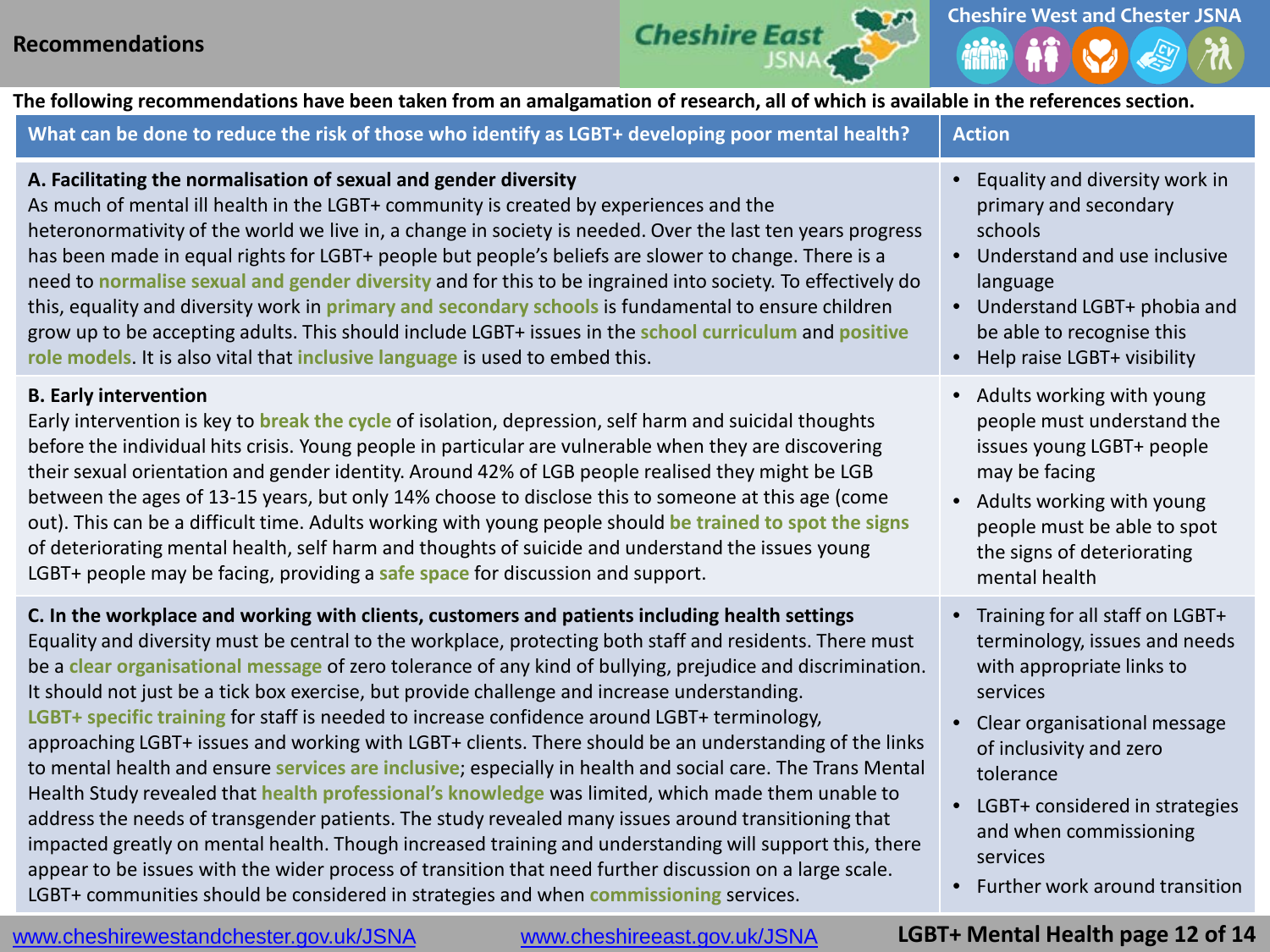



What can be done to reduce the risk of those who identify as LGBT+ developing poor mental health? | Action

#### **D. Cheshire's ageing population**

Cheshire has an ageing population and those aged 65+ are forecast to significantly increase over the next 10 and 20 years. This will result in increasing numbers of **older LGBT+ individuals needing care** and support. Those who identify as LGBT+ are more likely to live alone with fewer support networks, especially older people. They are also less likely to use services. Research shows LGBT+ people have concerns about needing health and social care as they grow older due to fears of homophobic/ transphobic carers, being placed in a care home where heterosexism is embedded, feeling unable to disclose their sexual orientation/ gender identity, interference with their trans medication (especially if they have dementia, fully dependent on others etc.), and partners being treated differently. LGBT+ needs and future needs must be considered and understood within the care system.

#### **E. Universal and LGBT+ specific support**

There appears to be a lack of LGBT+ specific support for mental health across Cheshire so any universal support provided must ensure that staff understand the needs of the LGBT+ community, are **visibly promoting equality and diversity**, and encouraging people of different backgrounds to access the service. However when possible there is still a need to **support LGBT+ specific groups** to help with early intervention. The LGB&T Mental Health Risk and Resilience 2015 Report found that connection to other LGBT+ people and communities creates a sense of belonging which helps build resilience. Young LGBT+ people and those going through transition will need specialist support and increased peer support.

#### **F. Increased awareness**

Organisations should ensure they are **promoting their services and messages** to the LGBT+ community. They should demonstrate that they are proud supporters of equality and diversity to encourage LGBT+ people to access their services (first ensuring they are inclusive and that staff are on-board with this message). An example is the Chester Pride festival where public sector services, voluntary groups, charities and businesses can engage with attendees, share information, and signpost to services. In a recent survey of attendees of Chester Pride, 91% of respondents said that their awareness of local services, organisations and support had increased and 79% said they were more likely to use the services in attendance. Public sector services should lead the way and be role models in equality.

- Promoting inclusivity in health and social care settings
- Ensuring health and social care staff are trained in LGBT+ terminology and issues
- LGBT+ needs and future need considered and understood within the care system
- Including LBGT people in Ageing Well strategies
- Training for all staff on LGBT+ terminology, issues and links to services
- Universal services are visibly inclusive
- Support for LGBT+ specific groups
- Engage with the LGBT+ community. Target key messages and encourage uptake of services and support
- Visibly demonstrate that the organisation is a proud supporter of equality and diversity
- Work with LGBT+ charities and groups

### www.cheshirewestandchester.gov.uk/JSNA [www.cheshireeast.gov.uk/JSNA](http://www.cheshireeast.gov.uk/JSNA)

### **LGBT+ Mental Health page 13 of 14**